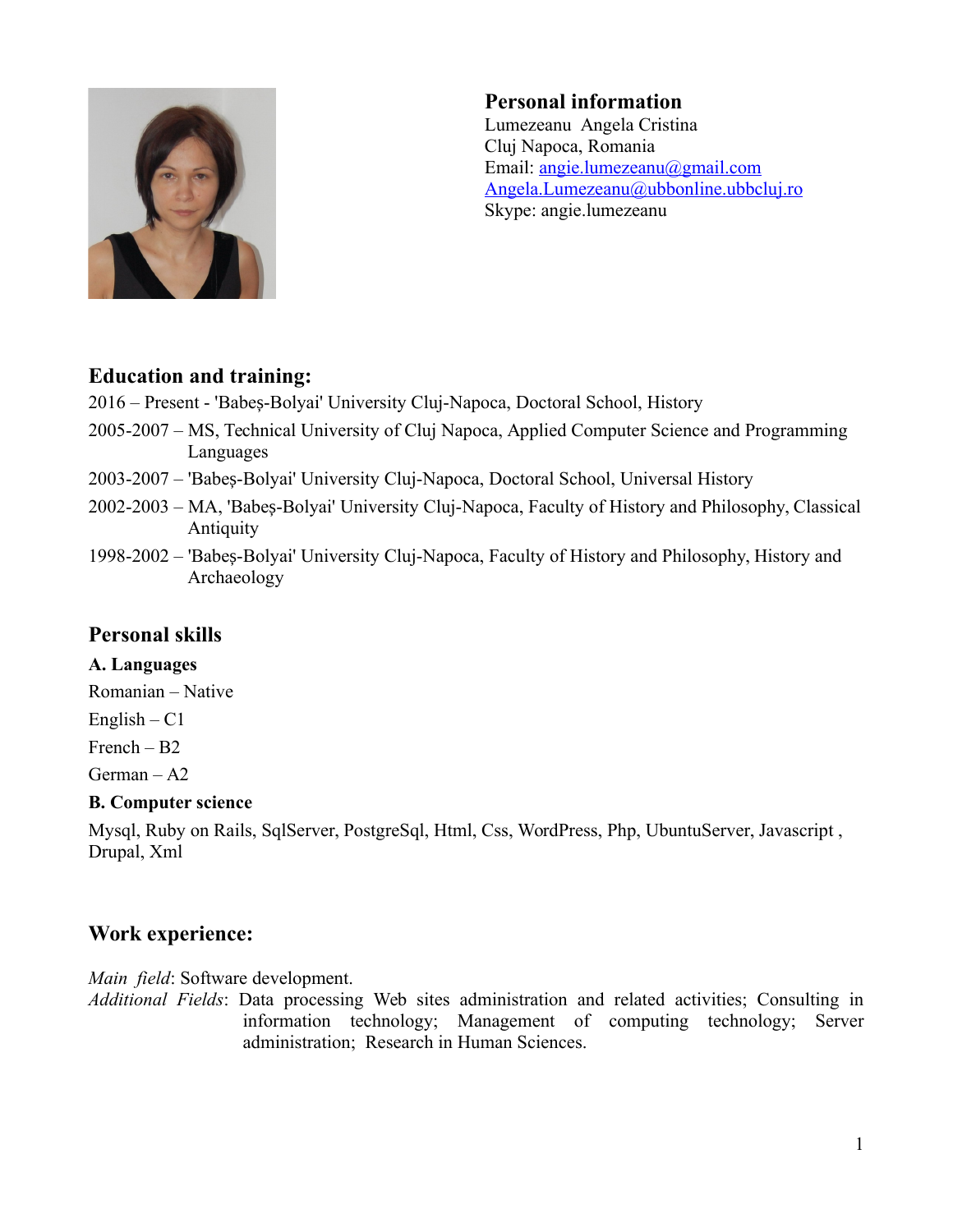| <b>Beneficiary</b>                           | <b>Products and activities*</b>                                                                                                                                                                              |
|----------------------------------------------|--------------------------------------------------------------------------------------------------------------------------------------------------------------------------------------------------------------|
| Babeș-Bolyai<br>University<br>of Cluj-Napoca | 2017.06 - Database building, maintenance and related activities for<br>Historical Data Grinder (HDG)                                                                                                         |
|                                              | 2015 – on going. Database building, maintenance and related activities<br>within the project "Romans1by1" Population Database of the Roman<br>Empire http://romans1by1.com/                                  |
|                                              | $2014.07$ – on going. Database building, maintenance and related activities<br>within the 'Historical Population Database of Transylvania' project.                                                          |
|                                              | $2012.11$ – on going. Database building: a dictionary for Latin words and<br>expressions. http://lexikon.herokuapp.com.                                                                                      |
| Deutsches<br>Archaeologisches Institut       | 2013.07-2013.11 – Database build for registering the pottery fragments<br>found during the archaeological excavations in the Theatre of Apollonia,<br>Albania.                                               |
|                                              | $2013.11 - 2014.04$ ; $2012.11 - 2013.03 - Data$ entry into the database of the<br>excavations in the Theatre of Apollonia, Albania.                                                                         |
| The Romanian Academy                         | $2017.09$ – present – Computer and software specialist                                                                                                                                                       |
|                                              | 2017.11 – Database building for project "The Search for a patron. Parish<br>Priests of the Saxons as Promoters of the Arts in Late Medieval<br>Transylvania (ca. 1350-1550)                                  |
|                                              | 2015.11 – Website CMS build for project "The Search for a patron. Parish<br>Priests of the Saxons as Promoters of the Arts in Late Medieval<br>Transylvania (ca. 1350-1550)                                  |
|                                              | http://artesetfasti.ro                                                                                                                                                                                       |
|                                              | 2014.04 – Database building and Google Maps mapping of the Roman<br>Hoards found on the territory of the Roman Empire.<br>http://tezauremonetare.ro.                                                         |
|                                              | 2013.06-2013.10 – Database build and web interface for registering the<br>archaeological excavations and Sarmatian archaeological material found in<br>Roman Dacia and Barbaricum. http://sarmatianworld.ro. |
|                                              | 2013.07 – Database build and web interface for registering the<br>archaeological material and archaeological excavations in <i>Porolissum</i><br>(Moigrad, Salaj County, Romania). http://porolimes.ro.      |
|                                              | 2012 – Database build and web interface for an archive of archaeological<br>material and excavations of The Archaeological Institute in Cluj-Napoca                                                          |
|                                              | http://archaeoboundaries.ro.                                                                                                                                                                                 |

<span id="page-1-0"></span><sup>\*</sup> Not all beneficiaries choose to make their databases available on-line. Links are provided only where they are available.